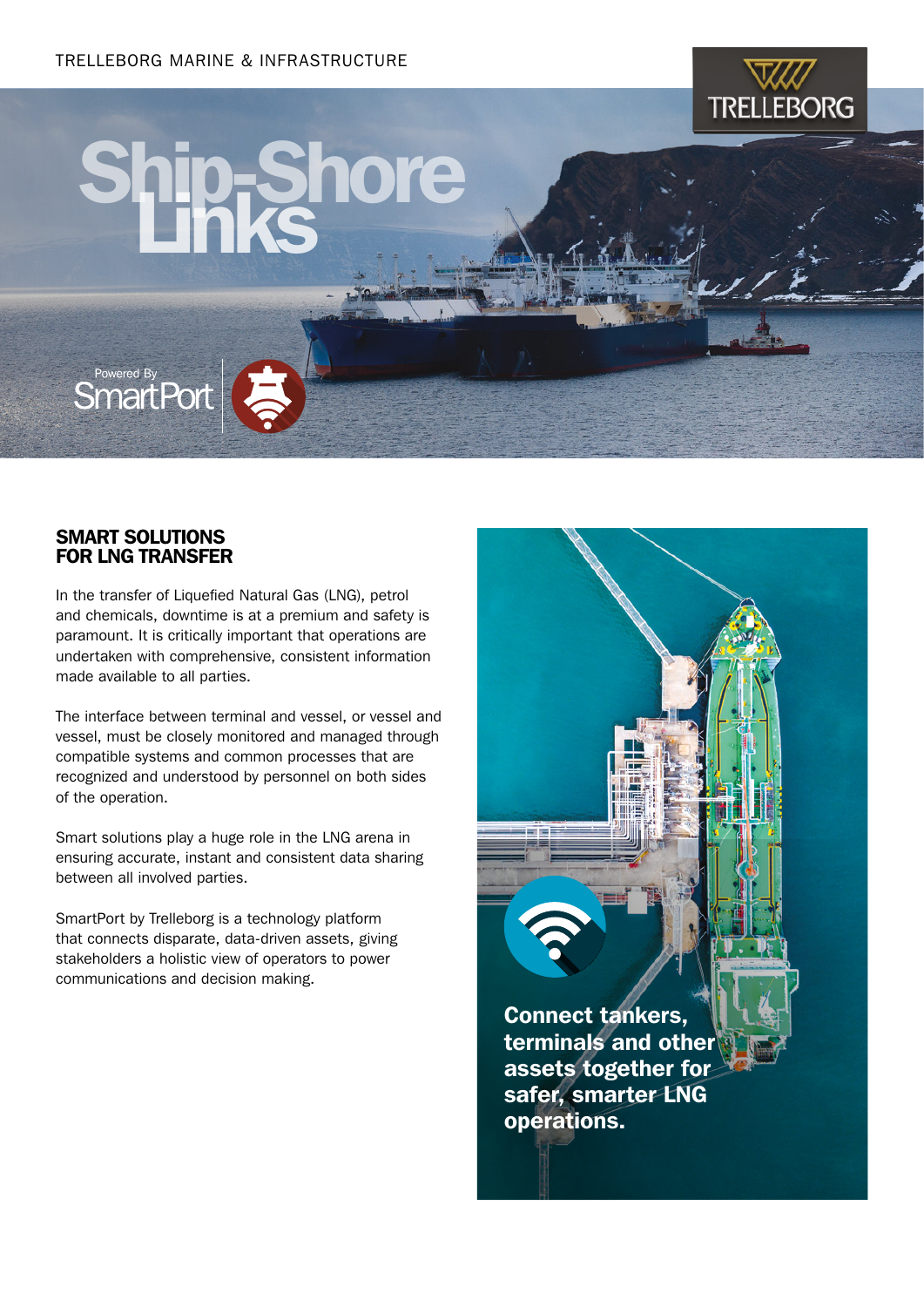# SHIP-SHORE LINK

The Trelleborg LNGC Ship-Shore Link (SSL) system is one of a range of products that can be supplied standalone for existing tonnage or for integration with other key safety and monitoring systems. As the leading worldwide supplier of SSLs, Trelleborg solutions assure compatibility with existing systems and are future-proofed to allow interfaces for external systems.

## KEY FEATURES

#### Easy operation:

Operator-friendly, high-resolution, color touchscreen display which can be cabinet- or console-mountable, with menu-driven graphic operation.

#### Adaptable hardware:

Available in a range of cabinets to suit installation conditions, with extreme climate hardware available, suitable for low temperature operations.

#### Data management:

Trelleborg's SSLs feature data logging functionality to allow for operational and event analysis and inform future strategy and scenario planning.

#### Fully supported:

A worldwide network of experienced technical agents and associates provides support, and ongoing technical training is offered to both customers' and associates' engineers worldwide.

## TANGIBLE BENEFITS

Our newly designed integrated system provides the ultimate flexibility to today's evolving systems, while remaining compatible with the existing installed base, through:

- **I** Emergency Shutdown Link (ESL), Universal Safety Link (USL) connections available
- **■** Simple electronic reconfiguration to match respective terminal
- **I** Enhanced diagnostics capability
- **I** Micro-controller based main system
- **I** Future-proofing to allow interfaces to external systems e.g. DCS
- **I** Fiber optic, electric and pneumatic connections, which are totally independent to conform fully with ISO 28460
- **I** The optional functionality required to connect to bunkering systems

# EMERGENCY SHUTDOWN LINK

The transfer of hazardous liquids in a marine environment necessitates the use of linked Emergency Shutdown (ESD) systems. This has long been the case for the transfer of LNG and Liquefied Petroleum Gas (LPG). As well as having the primary purpose of stopping pumps and opening or closing valves automatically, visual and audible alarms should be raised by the ESD system.

Trelleborg's ESL is primarily aimed at LPG, oil and liquid chemical transfer operations. It supersedes and is an improvement on earlier pneumatic systems which are slower in operation addressing the OCIMF guidelines on ship shore links for product tankers and therefore less appropriate as an ESD solution.

## KEY FEATURES

#### A flexible solution:

Suitable for ship-to-ship, ship-to-shore and shore-to-ship applications, and can be used in LPG, liquid chemical, oil transfer and some LNG fueling applications.

## Fully compliant:

Suitable for use in hazardous area applications. Built on a simple design principle, it meets all relevant current industry requirements and recommendations.

#### Compatibility built in:

Backwards compatible with existing installed systems, the system is also compatible with Trelleborg's USL which is installed in many LNG applications.

#### Ship-to-ship functionality:

A key feature is that the ship's ESL systems incorporate the same electronics as the shore system, allowing direct ship-to-ship functionality not usually seen in other systems of this type.

## TANGIBLE BENEFITS

Trelleborg's ESL represents a high-quality, best-in-class solution, providing reassurance to facility and vessel owners, and giving operators flexibility by:

- **I** Enabling all systems to operate in master or slave mode
- **I** Offering proven, worldwide compatibility
- **I** Providing compatible shore-side and ship-side sections
- ❙ Connecting safe area control units to their respective ESD systems, to ensure the correct and safe shut down of equipment in the event of an emergency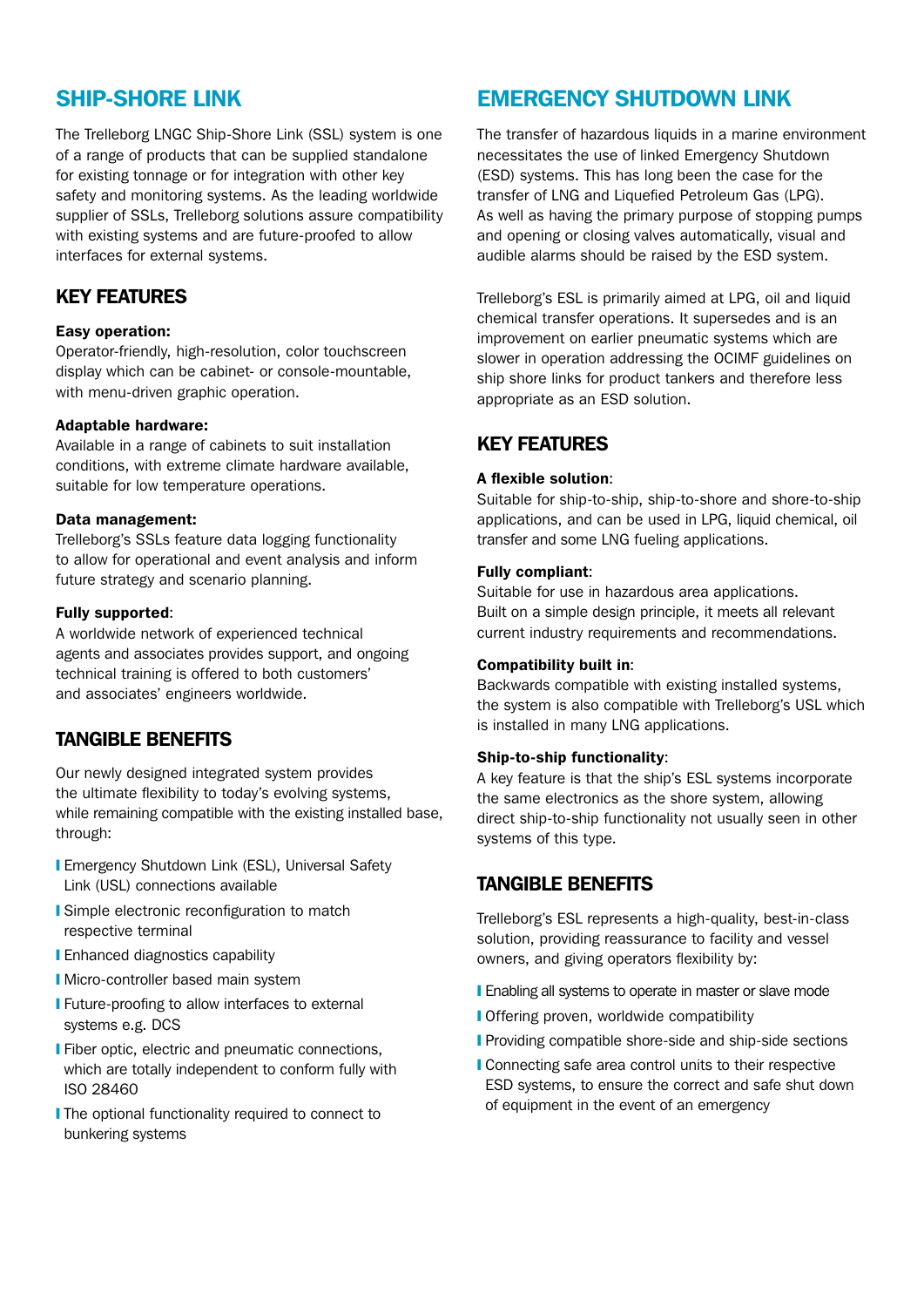# UNIVERSAL SAFETY LINK

Trelleborg's ISO20159 compliant Universal Safety Link takes longstanding industry practice and recommendation in the large-scale sector and distils this same methodology specifically for small-scale.

With clean burning properties and lower operating costs for emission compliance, the marine transportation industry is turning to LNG as a fuel. The safe control and operation of small scale LNG transfers and fueling (also known as bunkering) pose special challenges requiring innovative technical solutions. LNG's deep cryogenic risk requires careful handling in large and small quantities.

## KEY FEATURES

## Consistent overview:

Allows a single operator to monitor and control both sides of the transfer process and ensure that measurements remain within safe criteria and shut down the process automatically and safely without risk of damaging surge pressures, should these criteria be exceeded.

## Complete compliance:

Provides main and back-up safety link systems for LNG transfer as recommended by ISO 28460 and adherence to all hazardous area guidelines.

## Empowers the interface:

Overcomes problems of inter-compatibility between LNG-fueled vessels and onshore LNG terminals, and is compatible with Trelleborg's LNG SSL systems via adaptor.

## TANGIBLE BENEFITS

Trelleborg's USLs represent a secure, safe and highly compatible system that empowers the small-scale supply chain, through:

- I A primary system with high integrity, secure digital transmission and robust signal path
- **ⅠA** common system architecture and interface
- **Reducing workload and training costs**
- ❙ Reducing workload on staff during the transfer operation
- **I** An intrinsically safe ESD backup system
- **Assured inter-compatibility of safety link systems** throughout the small scale and fueling supply chain
- **I** Future-proofed systems for new process data
- ❙ Assisting safety and monitoring of simultaneous fuel oil bunkering if required
- **I** In-built system test and diagnostics

# INTEGRATED ESDS & SSL SYSTEM

Trelleborg has been involved in the supply of SSLs since 1996 and is the leading supplier throughout the world, having received contracts for over 500 LNG Carriers, FSRUs and over 125 LNG / LPG Condensate Terminals.

The extensive knowledge and experience gained as a result of this significant reference list has led to the development of our combined Emergency Shut-Down System and Ship-Shore Link (ESDS and SSL) system the most advanced in the market.

## KEY FEATURES

## Assured compatibility with existing systems:

Trelleborg's combined ESDS and SSL system can be supplied as a standalone system for existing tonnage or for integration with other key safety and monitoring systems.

## Assured compatibility across locations:

The ESDS and SSL has been developed with proven worldwide compatibility.

## Digital capability:

Communicates high speed voice, data or video across the link.

#### Improved functionality:

Improvements have been identified in installation, operation and maintenance when incorporating the functionality of the ESDS and SSL within a single enclosure. Diagnostics capability has been enhanced, as has operator feedback.

## Full compliance:

Fiber optic, electric and pneumatic links are totally independent to conform to ISO 28460. The ESDS is designed to be IGC compliant covering ESD, TPS1, TPS2, GBSC and GLC.

## TANGIBLE BENEFITS

Trelleborg's Integrated ESDS and SSL system assures worldwide compatibility, operational safety and reliability, all with the assured support of the pioneers of integrated ESDS and SSL systems.